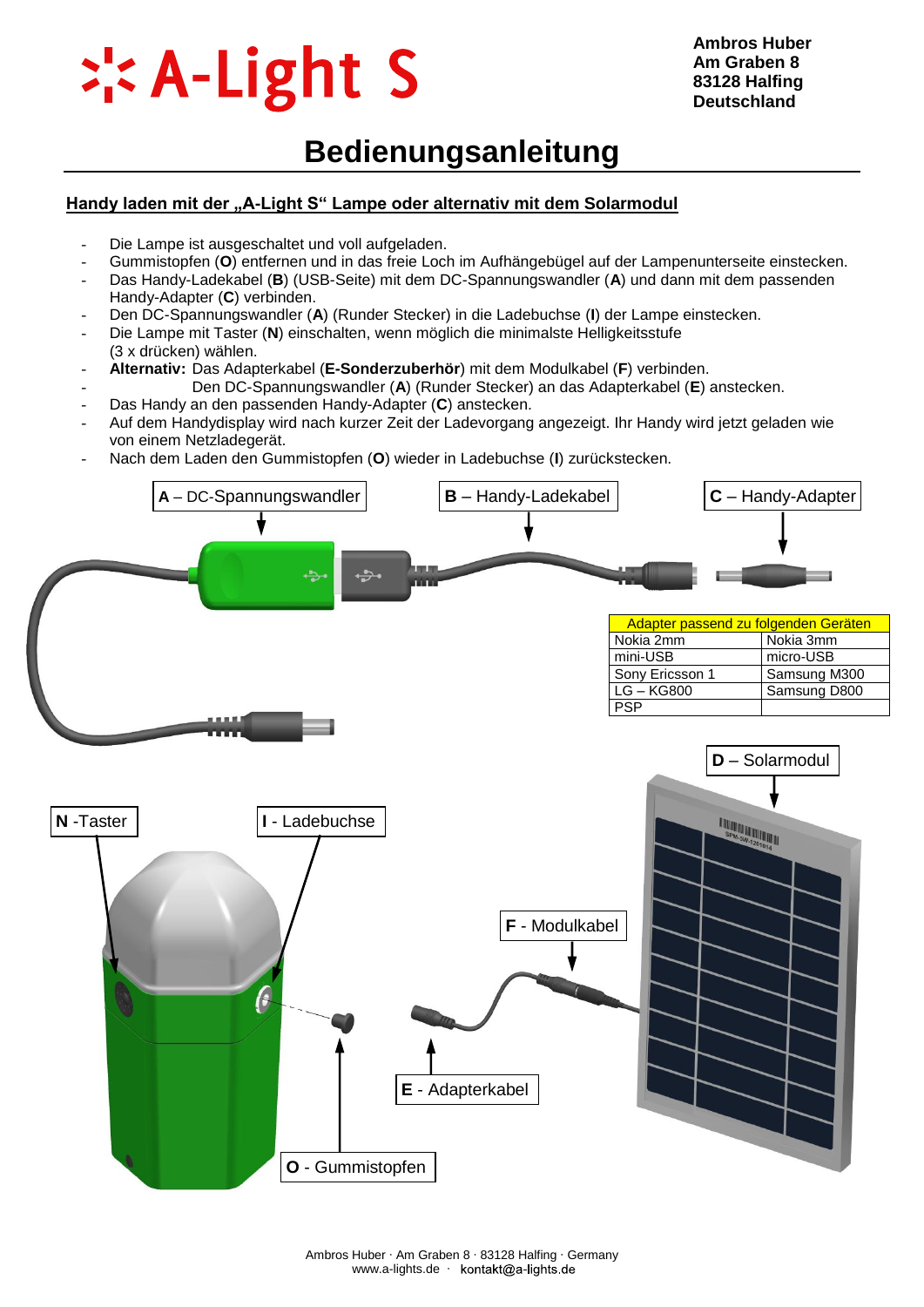

### **User manual**

#### **Charging mobile phones with the "A-Light S" lamp or alternatively with the solar module**

- Assure that the lamp is off and fully charged.
- Remove the rubber-stopper (**O**) and insert it in the free hole in the hanger on the Lamp base.
- Connect the USB end of the charging cable (**B**) with the DC-converter (**A**) and connect the small barrel jack end with the matching mobile phone adapter (**C**).
- Connect the round plug of the DC-converter (**A**) with the power jack (**I**) of the Lamp.
- Switch the lamp on with the button (**N**) if possible select the lowest level of brightness (press 3 x).
- **Alternatively:** Connect the adapter cable (**E[-optional](http://dict.tu-chemnitz.de/english-german/optional.html) [accessory](http://dict.tu-chemnitz.de/english-german/accessory.html)**) with the solar module cable (**F**).
- Connect the round plug of the DC-converter (**A**) with the adapter cable (**E**).
- Next the mobile phone can be plugged into the matching adapter (C).
- Your mobile phone displays the charging process after a short period of time. Your mobile phone is now getting charged the same way as with a mains charger.
- Re-insert the rubber-stopper (**O**) into the power jack (**I**) after charging.